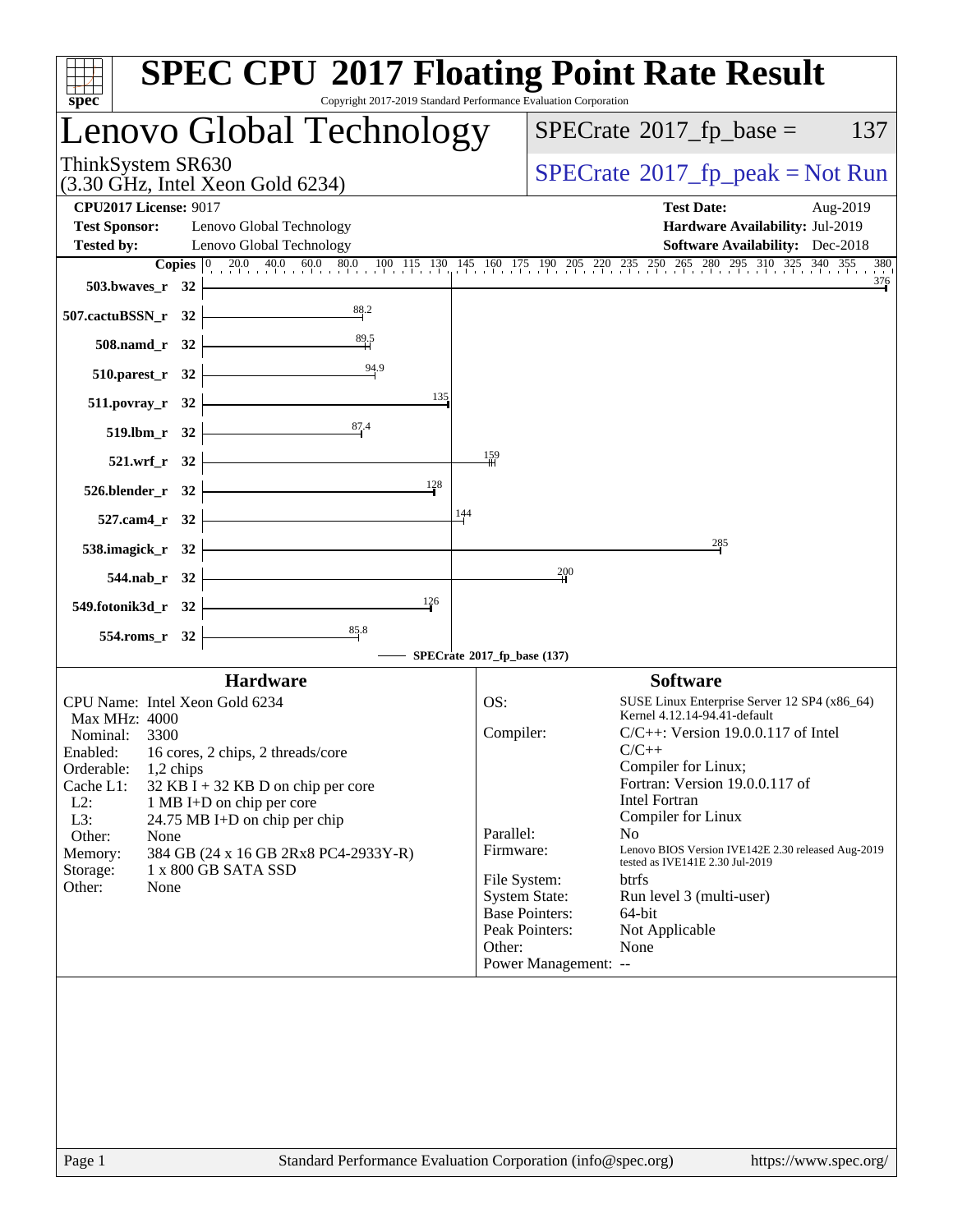

# Lenovo Global Technology

(3.30 GHz, Intel Xeon Gold 6234)

 $SPECTate@2017_fp\_peak = Not Run$  $SPECTate@2017<sub>fr</sub> base = 137$ 

**[Test Sponsor:](http://www.spec.org/auto/cpu2017/Docs/result-fields.html#TestSponsor)** Lenovo Global Technology **[Hardware Availability:](http://www.spec.org/auto/cpu2017/Docs/result-fields.html#HardwareAvailability)** Jul-2019 **[Tested by:](http://www.spec.org/auto/cpu2017/Docs/result-fields.html#Testedby)** Lenovo Global Technology **[Software Availability:](http://www.spec.org/auto/cpu2017/Docs/result-fields.html#SoftwareAvailability)** Dec-2018

**[CPU2017 License:](http://www.spec.org/auto/cpu2017/Docs/result-fields.html#CPU2017License)** 9017 **[Test Date:](http://www.spec.org/auto/cpu2017/Docs/result-fields.html#TestDate)** Aug-2019

#### **[Results Table](http://www.spec.org/auto/cpu2017/Docs/result-fields.html#ResultsTable)**

|                                        | <b>Base</b>   |                |                |                | <b>Peak</b> |                |       |               |                |              |                |              |                |              |
|----------------------------------------|---------------|----------------|----------------|----------------|-------------|----------------|-------|---------------|----------------|--------------|----------------|--------------|----------------|--------------|
| <b>Benchmark</b>                       | <b>Copies</b> | <b>Seconds</b> | Ratio          | <b>Seconds</b> | Ratio       | <b>Seconds</b> | Ratio | <b>Copies</b> | <b>Seconds</b> | <b>Ratio</b> | <b>Seconds</b> | <b>Ratio</b> | <b>Seconds</b> | <b>Ratio</b> |
| 503.bwayes_r                           | 32            | 852            | 377            | 853            | 376         | 854            | 376   |               |                |              |                |              |                |              |
| 507.cactuBSSN r                        | 32            | 460            | 88.0           | <u>459</u>     | 88.2        | 459            | 88.2  |               |                |              |                |              |                |              |
| $508$ .namd $_r$                       | 32            | 340            | 89.4           | 331            | 91.9        | 340            | 89.5  |               |                |              |                |              |                |              |
| 510.parest_r                           | 32            | 882            | 94.9           | 883            | 94.8        | 883            | 94.9  |               |                |              |                |              |                |              |
| 511.povray_r                           | 32            | 554            | 135            | 552            | 135         | 556            | 134   |               |                |              |                |              |                |              |
| 519.lbm r                              | 32            | 386            | 87.4           | 386            | 87.4        | 386            | 87.3  |               |                |              |                |              |                |              |
| $521$ .wrf r                           | 32            | 445            | 161            | 451            | <u>159</u>  | 454            | 158   |               |                |              |                |              |                |              |
| 526.blender r                          | 32            | 382            | 128            | 383            | 127         | 382            | 128   |               |                |              |                |              |                |              |
| 527.cam4 r                             | 32            | <u>390</u>     | 144            | 389            | 144         | 390            | 143   |               |                |              |                |              |                |              |
| 538.imagick_r                          | 32            | 279            | 285            | 279            | 285         | 279            | 285   |               |                |              |                |              |                |              |
| $544$ .nab r                           | 32            | 269            | 200            | 272            | 198         | 270            | 200   |               |                |              |                |              |                |              |
| 549.fotonik3d r                        | 32            | 988            | 126            | 996            | 125         | 992            | 126   |               |                |              |                |              |                |              |
| $554$ .roms_r                          | 32            | 592            | 85.9           | 593            | 85.8        | 593            | 85.7  |               |                |              |                |              |                |              |
| $SPECrate$ <sup>®</sup> 2017_fp_base = |               |                | 137            |                |             |                |       |               |                |              |                |              |                |              |
| $SPECrate^{\circ}2017$ fp peak =       |               |                | <b>Not Run</b> |                |             |                |       |               |                |              |                |              |                |              |

Results appear in the [order in which they were run.](http://www.spec.org/auto/cpu2017/Docs/result-fields.html#RunOrder) Bold underlined text [indicates a median measurement.](http://www.spec.org/auto/cpu2017/Docs/result-fields.html#Median)

#### **[Submit Notes](http://www.spec.org/auto/cpu2017/Docs/result-fields.html#SubmitNotes)**

 The numactl mechanism was used to bind copies to processors. The config file option 'submit' was used to generate numactl commands to bind each copy to a specific processor. For details, please see the config file.

### **[Operating System Notes](http://www.spec.org/auto/cpu2017/Docs/result-fields.html#OperatingSystemNotes)**

Stack size set to unlimited using "ulimit -s unlimited"

### **[General Notes](http://www.spec.org/auto/cpu2017/Docs/result-fields.html#GeneralNotes)**

Environment variables set by runcpu before the start of the run: LD\_LIBRARY\_PATH = "/home/cpu2017-1.0.5-ic19/lib/intel64"

 Binaries compiled on a system with 1x Intel Core i9-799X CPU + 32GB RAM memory using Redhat Enterprise Linux 7.5 Transparent Huge Pages enabled by default Prior to runcpu invocation Filesystem page cache synced and cleared with: sync; echo 3> /proc/sys/vm/drop\_caches runcpu command invoked through numactl i.e.: numactl --interleave=all runcpu <etc> NA: The test sponsor attests, as of date of publication, that CVE-2017-5754 (Meltdown) is mitigated in the system as tested and documented.

**(Continued on next page)**

| Page 2 | Standard Performance Evaluation Corporation (info@spec.org) | https://www.spec.org/ |
|--------|-------------------------------------------------------------|-----------------------|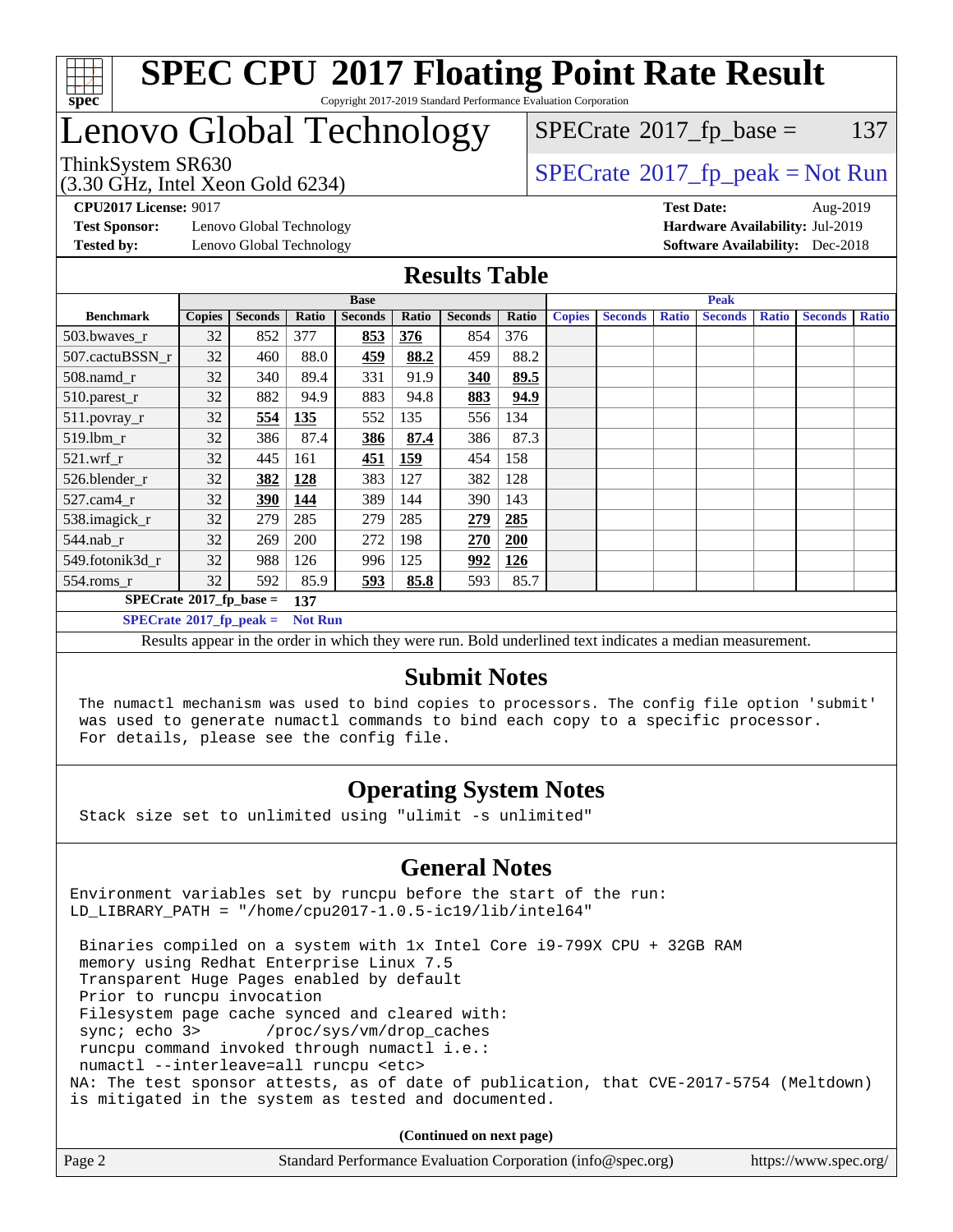

# **[SPEC CPU](http://www.spec.org/auto/cpu2017/Docs/result-fields.html#SPECCPU2017FloatingPointRateResult)[2017 Floating Point Rate Result](http://www.spec.org/auto/cpu2017/Docs/result-fields.html#SPECCPU2017FloatingPointRateResult)**

Copyright 2017-2019 Standard Performance Evaluation Corporation

## Lenovo Global Technology

 $SPECTate$ <sup>®</sup>[2017\\_fp\\_base =](http://www.spec.org/auto/cpu2017/Docs/result-fields.html#SPECrate2017fpbase) 137

(3.30 GHz, Intel Xeon Gold 6234)

ThinkSystem SR630<br>  $SPECTI<sub>2</sub> 20 CI<sub>2</sub> Intel Yeso Gold 6234$ 

**[Test Sponsor:](http://www.spec.org/auto/cpu2017/Docs/result-fields.html#TestSponsor)** Lenovo Global Technology **[Hardware Availability:](http://www.spec.org/auto/cpu2017/Docs/result-fields.html#HardwareAvailability)** Jul-2019 **[Tested by:](http://www.spec.org/auto/cpu2017/Docs/result-fields.html#Testedby)** Lenovo Global Technology **[Software Availability:](http://www.spec.org/auto/cpu2017/Docs/result-fields.html#SoftwareAvailability)** Dec-2018

**[CPU2017 License:](http://www.spec.org/auto/cpu2017/Docs/result-fields.html#CPU2017License)** 9017 **[Test Date:](http://www.spec.org/auto/cpu2017/Docs/result-fields.html#TestDate)** Aug-2019

#### **[General Notes \(Continued\)](http://www.spec.org/auto/cpu2017/Docs/result-fields.html#GeneralNotes)**

Yes: The test sponsor attests, as of date of publication, that CVE-2017-5753 (Spectre variant 1) is mitigated in the system as tested and documented. Yes: The test sponsor attests, as of date of publication, that CVE-2017-5715 (Spectre variant 2) is mitigated in the system as tested and documented. Yes: The test sponsor attests, as of date of publication, that CVE-2018-3640 (Spectre variant 3a) is mitigated in the system as tested and documented. Yes: The test sponsor attests, as of date of publication, that CVE-2018-3639 (Spectre variant 4) is mitigated in the system as tested and documented.

#### **[Platform Notes](http://www.spec.org/auto/cpu2017/Docs/result-fields.html#PlatformNotes)**

Page 3 Standard Performance Evaluation Corporation [\(info@spec.org\)](mailto:info@spec.org) <https://www.spec.org/> BIOS configuration: Choose Operating Mode set to Maximum Performance Choose Operating Mode set to Custom Mode C-States set to Legacy SNC set to Enable DCU Streamer Prefetcher set to Disable Trusted Execution Technology set to Enable Stale AtoS set to Enable LLC dead line alloc set to Disable Patrol Scrub set to Disable Sysinfo program /home/cpu2017-1.0.5-ic19/bin/sysinfo Rev: r5974 of 2018-05-19 9bcde8f2999c33d61f64985e45859ea9 running on linux-x8si Tue Aug 20 01:56:56 2019 SUT (System Under Test) info as seen by some common utilities. For more information on this section, see <https://www.spec.org/cpu2017/Docs/config.html#sysinfo> From /proc/cpuinfo model name : Intel(R) Xeon(R) Gold 6234 CPU @ 3.30GHz 2 "physical id"s (chips) 32 "processors" cores, siblings (Caution: counting these is hw and system dependent. The following excerpts from /proc/cpuinfo might not be reliable. Use with caution.) cpu cores : 8 siblings : 16 physical 0: cores 2 9 17 19 24 26 27 physical 1: cores 2 3 4 9 11 24 25 27 From lscpu: Architecture: x86\_64 CPU op-mode(s): 32-bit, 64-bit Byte Order: Little Endian  $CPU(s):$  32 On-line CPU(s) list: 0-31 **(Continued on next page)**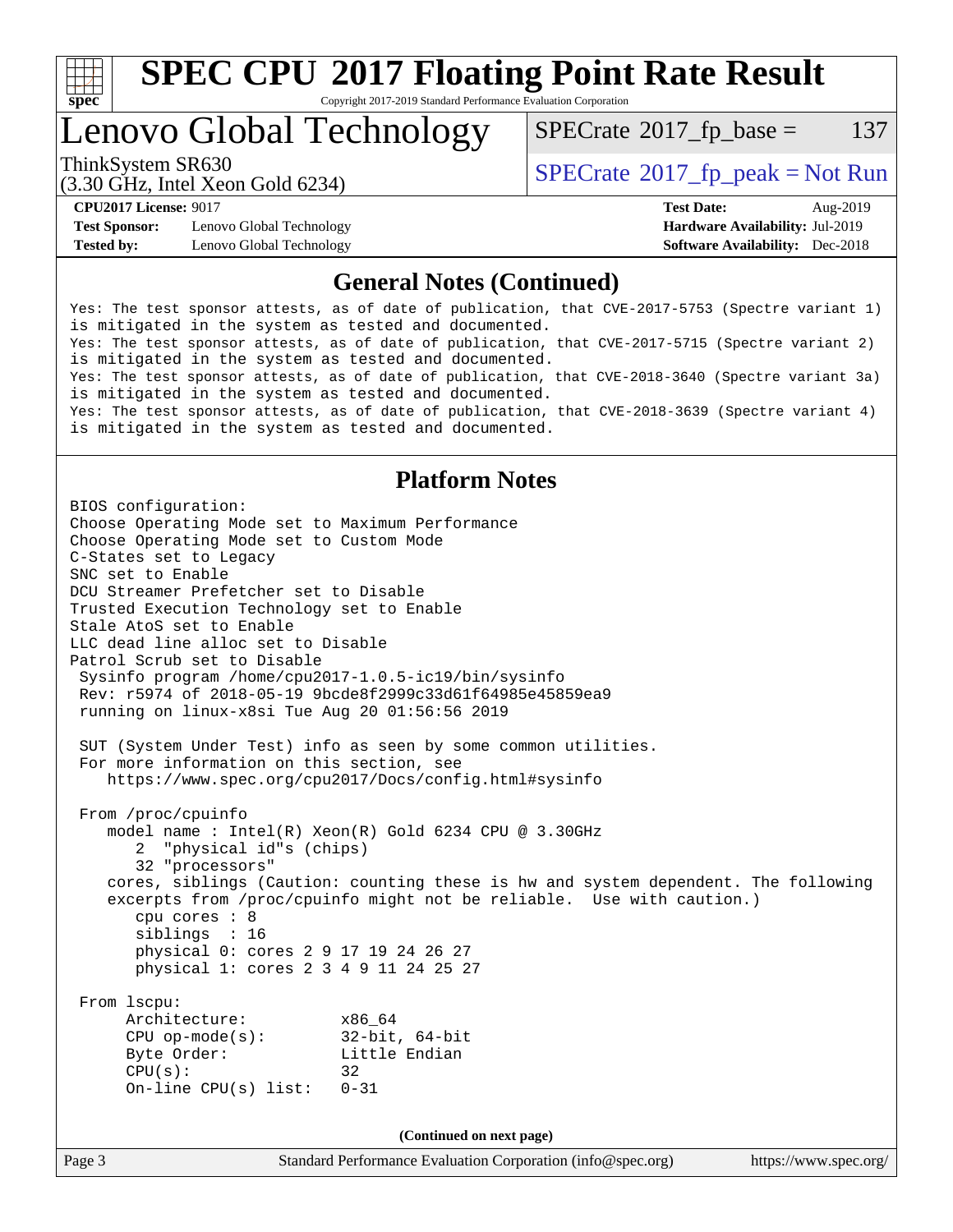

# **[SPEC CPU](http://www.spec.org/auto/cpu2017/Docs/result-fields.html#SPECCPU2017FloatingPointRateResult)[2017 Floating Point Rate Result](http://www.spec.org/auto/cpu2017/Docs/result-fields.html#SPECCPU2017FloatingPointRateResult)**

Copyright 2017-2019 Standard Performance Evaluation Corporation

Lenovo Global Technology

 $SPECTate$ <sup>®</sup>[2017\\_fp\\_base =](http://www.spec.org/auto/cpu2017/Docs/result-fields.html#SPECrate2017fpbase) 137

(3.30 GHz, Intel Xeon Gold 6234)

ThinkSystem SR630<br>  $(3.30 \text{ GHz}_{\text{1.1}})$  [SPECrate](http://www.spec.org/auto/cpu2017/Docs/result-fields.html#SPECrate2017fppeak)®[2017\\_fp\\_peak = N](http://www.spec.org/auto/cpu2017/Docs/result-fields.html#SPECrate2017fppeak)ot Run

**[CPU2017 License:](http://www.spec.org/auto/cpu2017/Docs/result-fields.html#CPU2017License)** 9017 **[Test Date:](http://www.spec.org/auto/cpu2017/Docs/result-fields.html#TestDate)** Aug-2019

**[Test Sponsor:](http://www.spec.org/auto/cpu2017/Docs/result-fields.html#TestSponsor)** Lenovo Global Technology **[Hardware Availability:](http://www.spec.org/auto/cpu2017/Docs/result-fields.html#HardwareAvailability)** Jul-2019 **[Tested by:](http://www.spec.org/auto/cpu2017/Docs/result-fields.html#Testedby)** Lenovo Global Technology **[Software Availability:](http://www.spec.org/auto/cpu2017/Docs/result-fields.html#SoftwareAvailability)** Dec-2018

**[Platform Notes \(Continued\)](http://www.spec.org/auto/cpu2017/Docs/result-fields.html#PlatformNotes)**

| Thread( $s$ ) per core:                | 2                                                                                    |
|----------------------------------------|--------------------------------------------------------------------------------------|
| $Core(s)$ per socket:                  | 8                                                                                    |
| Socket(s):                             | 2                                                                                    |
| NUMA $node(s)$ :                       | 4                                                                                    |
| Vendor ID:                             | GenuineIntel                                                                         |
| CPU family:                            | 6                                                                                    |
| Model:                                 | 85                                                                                   |
| Model name:                            | $Intel(R)$ Xeon $(R)$ Gold 6234 CPU @ 3.30GHz                                        |
| Stepping:                              | 7                                                                                    |
| CPU MHz:                               | 3300.000                                                                             |
| CPU max MHz:                           | 4000.0000                                                                            |
| CPU min MHz:                           | 1200.0000                                                                            |
| BogoMIPS:                              | 6600.00                                                                              |
| Virtualization:                        | $VT - x$                                                                             |
| L1d cache:                             | 32K                                                                                  |
| Lli cache:                             | 32K                                                                                  |
| $L2$ cache:                            | 1024K                                                                                |
| $L3$ cache:                            | 25344K                                                                               |
| NUMA node0 CPU(s): 0,2,3,5,16,18,19,21 |                                                                                      |
| NUMA node1 CPU(s): 1,4,6,7,17,20,22,23 |                                                                                      |
| NUMA $node2$ $CPU(s):$                 | 8, 11, 13, 14, 24, 27, 29, 30                                                        |
| NUMA node3 CPU(s):                     | 9, 10, 12, 15, 25, 26, 28, 31                                                        |
| Flagg:                                 | fpu vme de pse tsc msr pae mce cx8 apic sep mtrr pqe mca cmov                        |
|                                        | pat pse36 clflush dts acpi mmx fxsr sse sse2 ss ht tm pbe syscall nx pdpelgb rdtscp  |
|                                        | lm constant_tsc art arch_perfmon pebs bts rep_good nopl xtopology nonstop_tsc cpuid  |
|                                        | aperfmperf pni pclmulgdg dtes64 monitor ds_cpl vmx smx est tm2 ssse3 sdbg fma cx16   |
|                                        | xtpr pdcm pcid dca sse4_1 sse4_2 x2apic movbe popcnt tsc_deadline_timer aes xsave    |
|                                        | avx f16c rdrand lahf_lm abm 3dnowprefetch cpuid_fault epb cat_13 cdp_13              |
|                                        | invpcid_single intel_ppin ssbd mba ibrs ibpb stibp tpr_shadow vnmi flexpriority ept  |
|                                        | vpid fsgsbase tsc_adjust bmil hle avx2 smep bmi2 erms invpcid rtm cqm mpx rdt_a      |
|                                        | avx512f avx512dq rdseed adx smap clflushopt clwb intel_pt avx512cd avx512bw avx512vl |
|                                        |                                                                                      |

 xsaveopt xsavec xgetbv1 xsaves cqm\_llc cqm\_occup\_llc cqm\_mbm\_total cqm\_mbm\_local dtherm ida arat pln pts pku ospke avx512\_vnni flush\_l1d arch\_capabilities

 /proc/cpuinfo cache data cache size : 25344 KB

 From numactl --hardware WARNING: a numactl 'node' might or might not correspond to a physical chip. available: 4 nodes (0-3) node 0 cpus: 0 2 3 5 16 18 19 21 node 0 size: 96367 MB node 0 free: 95892 MB node 1 cpus: 1 4 6 7 17 20 22 23 node 1 size: 96727 MB node 1 free: 96282 MB node 2 cpus: 8 11 13 14 24 27 29 30

**(Continued on next page)**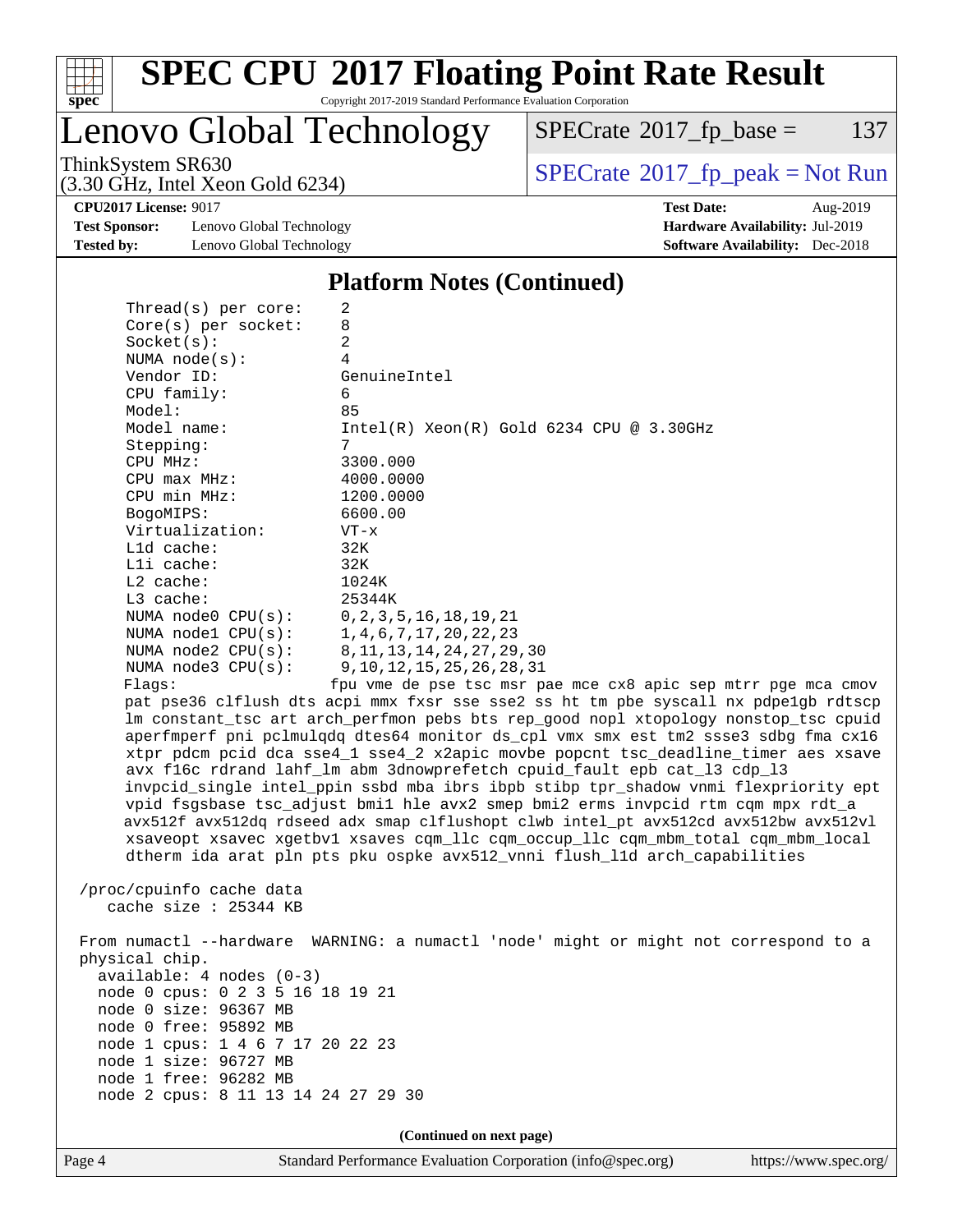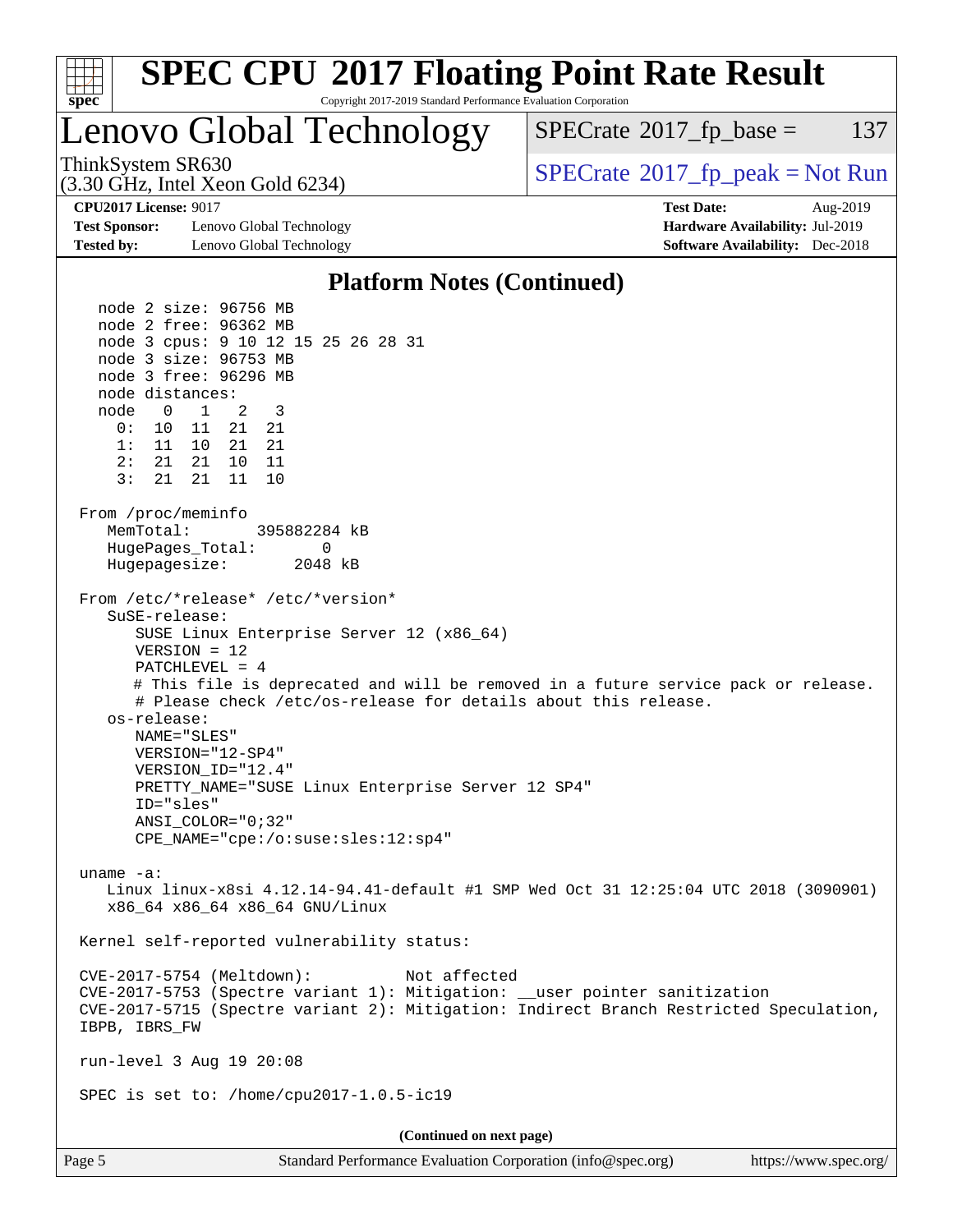| S<br>œ<br>÷. |  |  |  |  |  |
|--------------|--|--|--|--|--|

# Lenovo Global Technology

 $SPECTate$ <sup>®</sup>[2017\\_fp\\_base =](http://www.spec.org/auto/cpu2017/Docs/result-fields.html#SPECrate2017fpbase) 137

(3.30 GHz, Intel Xeon Gold 6234)

ThinkSystem SR630<br>  $SPECTI<sub>2</sub>120 CLI<sub>2</sub>120 CLI<sub>2</sub>120 CLI<sub>2</sub>120 CLI<sub>2</sub>120 CLI<sub>2</sub>120 CLI<sub>2</sub>120 CLI<sub>2</sub>120 CLI<sub>2</sub>120 CLI<sub>2</sub>120 CLI<sub>2</sub>120 CLI<sub>2</sub>120 CLI<sub>2</sub>120 CLI<sub>2</sub>120 CLI<sub>2</sub>120 CLI<sub>2</sub>120 CLI<sub>2</sub>$ 

**[Test Sponsor:](http://www.spec.org/auto/cpu2017/Docs/result-fields.html#TestSponsor)** Lenovo Global Technology **[Hardware Availability:](http://www.spec.org/auto/cpu2017/Docs/result-fields.html#HardwareAvailability)** Jul-2019 **[Tested by:](http://www.spec.org/auto/cpu2017/Docs/result-fields.html#Testedby)** Lenovo Global Technology **[Software Availability:](http://www.spec.org/auto/cpu2017/Docs/result-fields.html#SoftwareAvailability)** Dec-2018

**[CPU2017 License:](http://www.spec.org/auto/cpu2017/Docs/result-fields.html#CPU2017License)** 9017 **[Test Date:](http://www.spec.org/auto/cpu2017/Docs/result-fields.html#TestDate)** Aug-2019

#### **[Platform Notes \(Continued\)](http://www.spec.org/auto/cpu2017/Docs/result-fields.html#PlatformNotes)**

| Filesystem |                               |  |  | Type Size Used Avail Use% Mounted on |  |
|------------|-------------------------------|--|--|--------------------------------------|--|
| /dev/sda3  | btrfs 740G 50G 690G 7% / home |  |  |                                      |  |

 Additional information from dmidecode follows. WARNING: Use caution when you interpret this section. The 'dmidecode' program reads system data which is "intended to allow hardware to be accurately determined", but the intent may not be met, as there are frequent changes to hardware, firmware, and the "DMTF SMBIOS" standard.

 BIOS Lenovo -[IVE141E-2.30]- 07/02/2019 Memory: 24x Samsung M393A2K43CB2-CVF 16 GB 2 rank 2933

(End of data from sysinfo program)

### **[Compiler Version Notes](http://www.spec.org/auto/cpu2017/Docs/result-fields.html#CompilerVersionNotes)**

Page 6 Standard Performance Evaluation Corporation [\(info@spec.org\)](mailto:info@spec.org) <https://www.spec.org/> ============================================================================== C  $| 519.1bm_r(base) 538.imagick_r(base) 544.nab_r(base)$ ------------------------------------------------------------------------------ Intel(R) C Intel(R) 64 Compiler for applications running on Intel(R)  $64$ , Version 19.0.0.117 Build 20180804 Copyright (C) 1985-2018 Intel Corporation. All rights reserved. ------------------------------------------------------------------------------ ==============================================================================  $C++$  | 508.namd  $r(base)$  510.parest  $r(base)$ ------------------------------------------------------------------------------ Intel(R)  $C++$  Intel(R) 64 Compiler for applications running on Intel(R) 64, Version 19.0.0.117 Build 20180804 Copyright (C) 1985-2018 Intel Corporation. All rights reserved. ------------------------------------------------------------------------------ ==============================================================================  $C++$ , C  $\vert$  511.povray\_r(base) 526.blender\_r(base) ------------------------------------------------------------------------------ Intel(R) C++ Intel(R) 64 Compiler for applications running on Intel(R) 64, Version 19.0.0.117 Build 20180804 Copyright (C) 1985-2018 Intel Corporation. All rights reserved. Intel(R) C Intel(R) 64 Compiler for applications running on Intel(R)  $64$ , Version 19.0.0.117 Build 20180804 Copyright (C) 1985-2018 Intel Corporation. All rights reserved. ------------------------------------------------------------------------------ ============================================================================== C++, C, Fortran | 507.cactuBSSN\_r(base) ------------------------------------------------------------------------------ Intel(R)  $C++$  Intel(R) 64 Compiler for applications running on Intel(R) 64, **(Continued on next page)**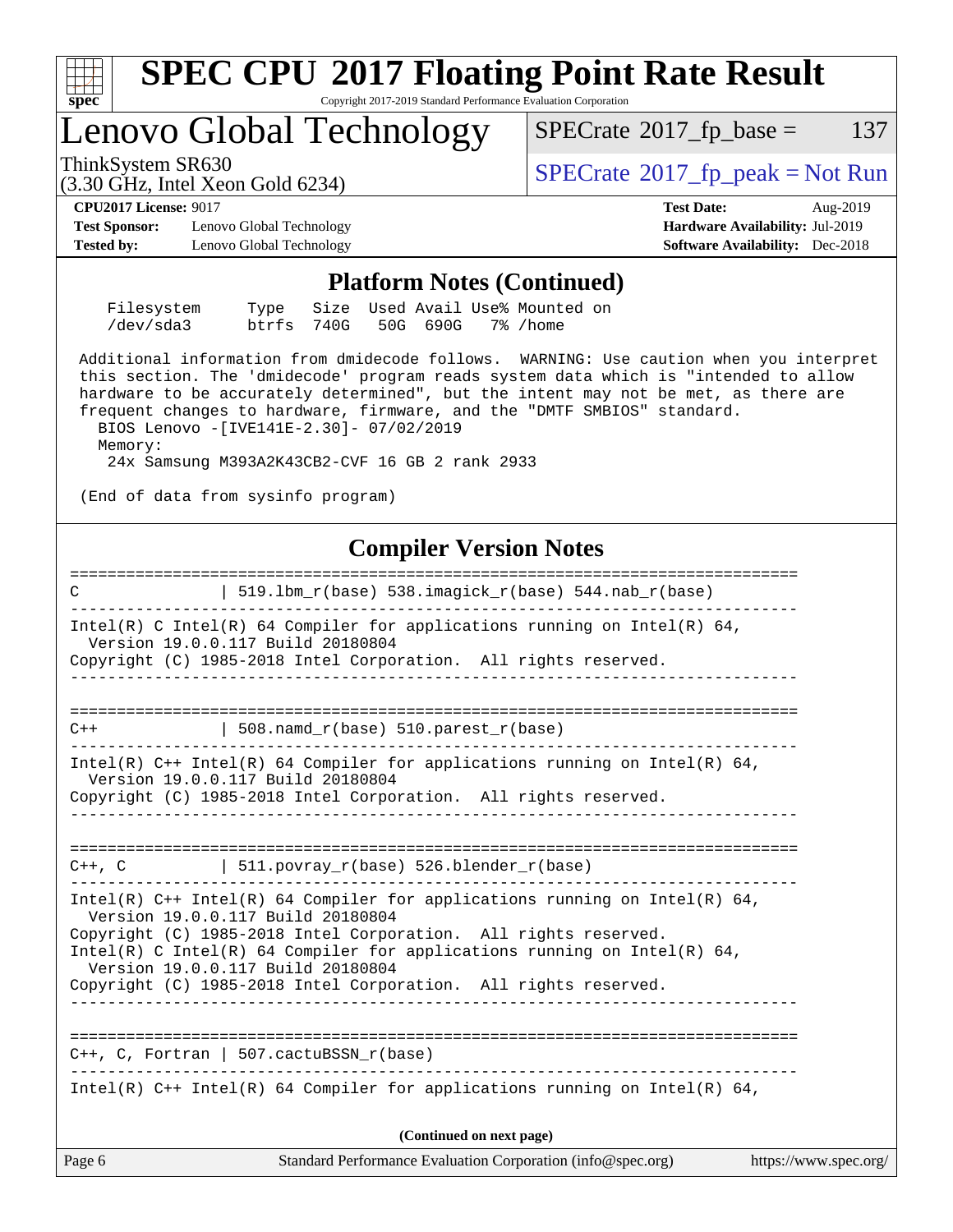

# **[SPEC CPU](http://www.spec.org/auto/cpu2017/Docs/result-fields.html#SPECCPU2017FloatingPointRateResult)[2017 Floating Point Rate Result](http://www.spec.org/auto/cpu2017/Docs/result-fields.html#SPECCPU2017FloatingPointRateResult)**

Copyright 2017-2019 Standard Performance Evaluation Corporation

## Lenovo Global Technology

 $SPECTate@2017_fp\_base = 137$ 

(3.30 GHz, Intel Xeon Gold 6234)

ThinkSystem SR630<br>  $\begin{array}{c}\n\text{SPECrate} \textcirc 2017\_fp\_peak = Not Run \\
\text{SPECrate} \textcirc 2017\_fp\_peak = Not Run\n\end{array}$  $\begin{array}{c}\n\text{SPECrate} \textcirc 2017\_fp\_peak = Not Run \\
\text{SPECrate} \textcirc 2017\_fp\_peak = Not Run\n\end{array}$  $\begin{array}{c}\n\text{SPECrate} \textcirc 2017\_fp\_peak = Not Run \\
\text{SPECrate} \textcirc 2017\_fp\_peak = Not Run\n\end{array}$ 

**[Test Sponsor:](http://www.spec.org/auto/cpu2017/Docs/result-fields.html#TestSponsor)** Lenovo Global Technology **[Hardware Availability:](http://www.spec.org/auto/cpu2017/Docs/result-fields.html#HardwareAvailability)** Jul-2019 **[Tested by:](http://www.spec.org/auto/cpu2017/Docs/result-fields.html#Testedby)** Lenovo Global Technology **[Software Availability:](http://www.spec.org/auto/cpu2017/Docs/result-fields.html#SoftwareAvailability)** Dec-2018

**[CPU2017 License:](http://www.spec.org/auto/cpu2017/Docs/result-fields.html#CPU2017License)** 9017 **[Test Date:](http://www.spec.org/auto/cpu2017/Docs/result-fields.html#TestDate)** Aug-2019

### **[Compiler Version Notes \(Continued\)](http://www.spec.org/auto/cpu2017/Docs/result-fields.html#CompilerVersionNotes)**

| Version 19.0.0.117 Build 20180804<br>Copyright (C) 1985-2018 Intel Corporation. All rights reserved.<br>Intel(R) C Intel(R) 64 Compiler for applications running on Intel(R) 64,<br>Version 19.0.0.117 Build 20180804<br>Copyright (C) 1985-2018 Intel Corporation. All rights reserved.<br>Intel(R) Fortran Intel(R) 64 Compiler for applications running on Intel(R)<br>64, Version 19.0.0.117 Build 20180804<br>Copyright (C) 1985-2018 Intel Corporation. All rights reserved. |
|------------------------------------------------------------------------------------------------------------------------------------------------------------------------------------------------------------------------------------------------------------------------------------------------------------------------------------------------------------------------------------------------------------------------------------------------------------------------------------|
| Fortran 		   503.bwaves_r(base) 549.fotonik3d_r(base) 554.roms_r(base)                                                                                                                                                                                                                                                                                                                                                                                                             |
| Intel(R) Fortran Intel(R) 64 Compiler for applications running on Intel(R)<br>64, Version 19.0.0.117 Build 20180804<br>Copyright (C) 1985-2018 Intel Corporation. All rights reserved.                                                                                                                                                                                                                                                                                             |
| Fortran, C $\vert$ 521.wrf r(base) 527.cam4 r(base)                                                                                                                                                                                                                                                                                                                                                                                                                                |
| $Intel(R)$ Fortran Intel(R) 64 Compiler for applications running on Intel(R)<br>64, Version 19.0.0.117 Build 20180804<br>Copyright (C) 1985-2018 Intel Corporation. All rights reserved.<br>Intel(R) C Intel(R) 64 Compiler for applications running on Intel(R) 64,<br>Version 19.0.0.117 Build 20180804<br>Copyright (C) 1985-2018 Intel Corporation. All rights reserved.                                                                                                       |

### **[Base Compiler Invocation](http://www.spec.org/auto/cpu2017/Docs/result-fields.html#BaseCompilerInvocation)**

[C benchmarks](http://www.spec.org/auto/cpu2017/Docs/result-fields.html#Cbenchmarks): [icc -m64 -std=c11](http://www.spec.org/cpu2017/results/res2019q3/cpu2017-20190902-17436.flags.html#user_CCbase_intel_icc_64bit_c11_33ee0cdaae7deeeab2a9725423ba97205ce30f63b9926c2519791662299b76a0318f32ddfffdc46587804de3178b4f9328c46fa7c2b0cd779d7a61945c91cd35)

|           | $C_{++}$ benchmarks: |
|-----------|----------------------|
| icpc -m64 |                      |

[Fortran benchmarks](http://www.spec.org/auto/cpu2017/Docs/result-fields.html#Fortranbenchmarks): [ifort -m64](http://www.spec.org/cpu2017/results/res2019q3/cpu2017-20190902-17436.flags.html#user_FCbase_intel_ifort_64bit_24f2bb282fbaeffd6157abe4f878425411749daecae9a33200eee2bee2fe76f3b89351d69a8130dd5949958ce389cf37ff59a95e7a40d588e8d3a57e0c3fd751)

[Benchmarks using both Fortran and C](http://www.spec.org/auto/cpu2017/Docs/result-fields.html#BenchmarksusingbothFortranandC): [ifort -m64](http://www.spec.org/cpu2017/results/res2019q3/cpu2017-20190902-17436.flags.html#user_CC_FCbase_intel_ifort_64bit_24f2bb282fbaeffd6157abe4f878425411749daecae9a33200eee2bee2fe76f3b89351d69a8130dd5949958ce389cf37ff59a95e7a40d588e8d3a57e0c3fd751) [icc -m64 -std=c11](http://www.spec.org/cpu2017/results/res2019q3/cpu2017-20190902-17436.flags.html#user_CC_FCbase_intel_icc_64bit_c11_33ee0cdaae7deeeab2a9725423ba97205ce30f63b9926c2519791662299b76a0318f32ddfffdc46587804de3178b4f9328c46fa7c2b0cd779d7a61945c91cd35)

[Benchmarks using both C and C++](http://www.spec.org/auto/cpu2017/Docs/result-fields.html#BenchmarksusingbothCandCXX): [icpc -m64](http://www.spec.org/cpu2017/results/res2019q3/cpu2017-20190902-17436.flags.html#user_CC_CXXbase_intel_icpc_64bit_4ecb2543ae3f1412ef961e0650ca070fec7b7afdcd6ed48761b84423119d1bf6bdf5cad15b44d48e7256388bc77273b966e5eb805aefd121eb22e9299b2ec9d9) [icc -m64 -std=c11](http://www.spec.org/cpu2017/results/res2019q3/cpu2017-20190902-17436.flags.html#user_CC_CXXbase_intel_icc_64bit_c11_33ee0cdaae7deeeab2a9725423ba97205ce30f63b9926c2519791662299b76a0318f32ddfffdc46587804de3178b4f9328c46fa7c2b0cd779d7a61945c91cd35)

**(Continued on next page)**

Page 7 Standard Performance Evaluation Corporation [\(info@spec.org\)](mailto:info@spec.org) <https://www.spec.org/>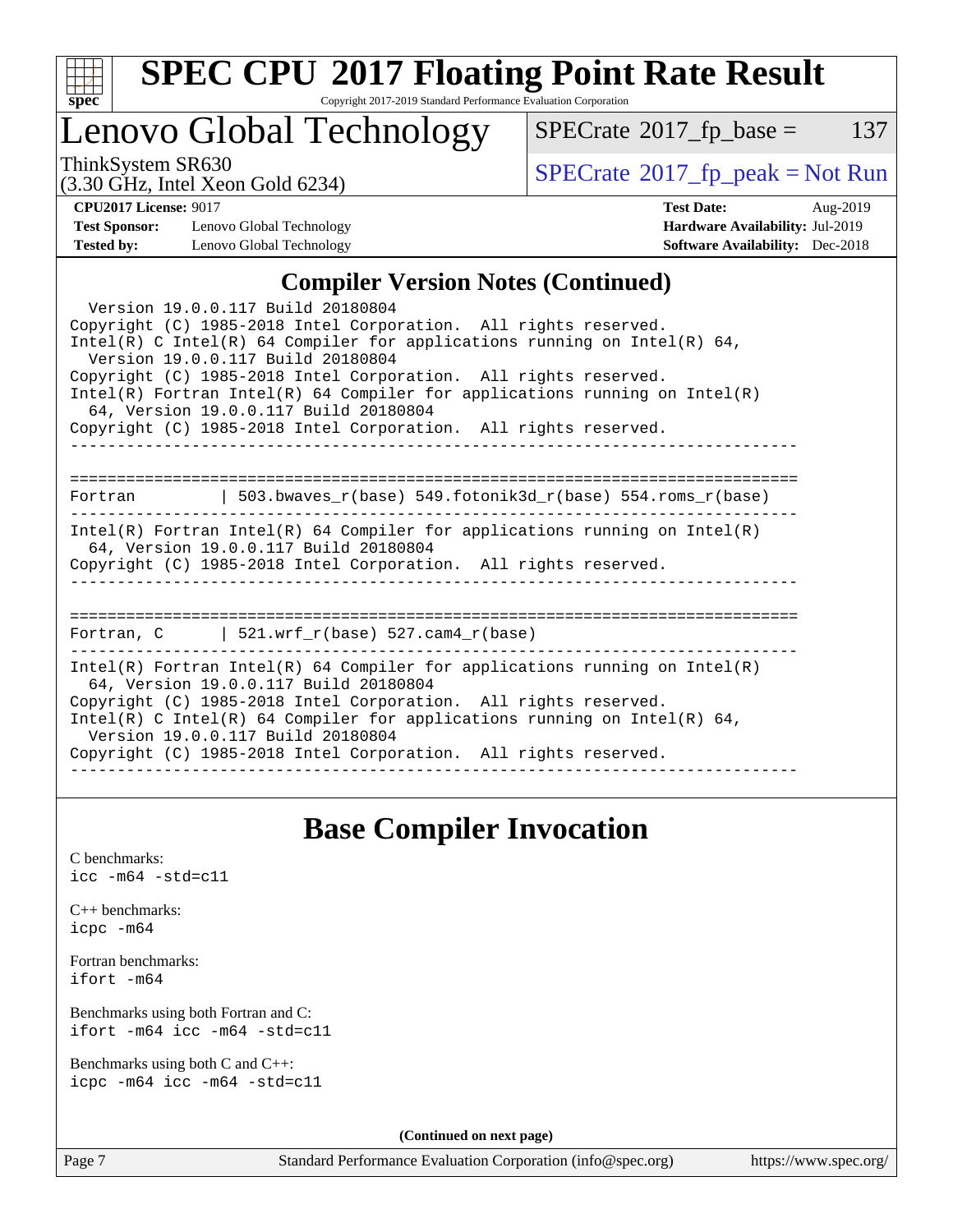

# Lenovo Global Technology

 $SPECTate$ <sup>®</sup>[2017\\_fp\\_base =](http://www.spec.org/auto/cpu2017/Docs/result-fields.html#SPECrate2017fpbase) 137

(3.30 GHz, Intel Xeon Gold 6234)

ThinkSystem SR630<br>  $(3.30 \text{ GHz}_{\text{1.1}})$  [SPECrate](http://www.spec.org/auto/cpu2017/Docs/result-fields.html#SPECrate2017fppeak)®[2017\\_fp\\_peak = N](http://www.spec.org/auto/cpu2017/Docs/result-fields.html#SPECrate2017fppeak)ot Run

**[Test Sponsor:](http://www.spec.org/auto/cpu2017/Docs/result-fields.html#TestSponsor)** Lenovo Global Technology **[Hardware Availability:](http://www.spec.org/auto/cpu2017/Docs/result-fields.html#HardwareAvailability)** Jul-2019 **[Tested by:](http://www.spec.org/auto/cpu2017/Docs/result-fields.html#Testedby)** Lenovo Global Technology **[Software Availability:](http://www.spec.org/auto/cpu2017/Docs/result-fields.html#SoftwareAvailability)** Dec-2018

**[CPU2017 License:](http://www.spec.org/auto/cpu2017/Docs/result-fields.html#CPU2017License)** 9017 **[Test Date:](http://www.spec.org/auto/cpu2017/Docs/result-fields.html#TestDate)** Aug-2019

## **[Base Compiler Invocation \(Continued\)](http://www.spec.org/auto/cpu2017/Docs/result-fields.html#BaseCompilerInvocation)**

[Benchmarks using Fortran, C, and C++:](http://www.spec.org/auto/cpu2017/Docs/result-fields.html#BenchmarksusingFortranCandCXX) [icpc -m64](http://www.spec.org/cpu2017/results/res2019q3/cpu2017-20190902-17436.flags.html#user_CC_CXX_FCbase_intel_icpc_64bit_4ecb2543ae3f1412ef961e0650ca070fec7b7afdcd6ed48761b84423119d1bf6bdf5cad15b44d48e7256388bc77273b966e5eb805aefd121eb22e9299b2ec9d9) [icc -m64 -std=c11](http://www.spec.org/cpu2017/results/res2019q3/cpu2017-20190902-17436.flags.html#user_CC_CXX_FCbase_intel_icc_64bit_c11_33ee0cdaae7deeeab2a9725423ba97205ce30f63b9926c2519791662299b76a0318f32ddfffdc46587804de3178b4f9328c46fa7c2b0cd779d7a61945c91cd35) [ifort -m64](http://www.spec.org/cpu2017/results/res2019q3/cpu2017-20190902-17436.flags.html#user_CC_CXX_FCbase_intel_ifort_64bit_24f2bb282fbaeffd6157abe4f878425411749daecae9a33200eee2bee2fe76f3b89351d69a8130dd5949958ce389cf37ff59a95e7a40d588e8d3a57e0c3fd751)

### **[Base Portability Flags](http://www.spec.org/auto/cpu2017/Docs/result-fields.html#BasePortabilityFlags)**

 503.bwaves\_r: [-DSPEC\\_LP64](http://www.spec.org/cpu2017/results/res2019q3/cpu2017-20190902-17436.flags.html#suite_basePORTABILITY503_bwaves_r_DSPEC_LP64) 507.cactuBSSN\_r: [-DSPEC\\_LP64](http://www.spec.org/cpu2017/results/res2019q3/cpu2017-20190902-17436.flags.html#suite_basePORTABILITY507_cactuBSSN_r_DSPEC_LP64) 508.namd\_r: [-DSPEC\\_LP64](http://www.spec.org/cpu2017/results/res2019q3/cpu2017-20190902-17436.flags.html#suite_basePORTABILITY508_namd_r_DSPEC_LP64) 510.parest\_r: [-DSPEC\\_LP64](http://www.spec.org/cpu2017/results/res2019q3/cpu2017-20190902-17436.flags.html#suite_basePORTABILITY510_parest_r_DSPEC_LP64) 511.povray\_r: [-DSPEC\\_LP64](http://www.spec.org/cpu2017/results/res2019q3/cpu2017-20190902-17436.flags.html#suite_basePORTABILITY511_povray_r_DSPEC_LP64) 519.lbm\_r: [-DSPEC\\_LP64](http://www.spec.org/cpu2017/results/res2019q3/cpu2017-20190902-17436.flags.html#suite_basePORTABILITY519_lbm_r_DSPEC_LP64) 521.wrf\_r: [-DSPEC\\_LP64](http://www.spec.org/cpu2017/results/res2019q3/cpu2017-20190902-17436.flags.html#suite_basePORTABILITY521_wrf_r_DSPEC_LP64) [-DSPEC\\_CASE\\_FLAG](http://www.spec.org/cpu2017/results/res2019q3/cpu2017-20190902-17436.flags.html#b521.wrf_r_baseCPORTABILITY_DSPEC_CASE_FLAG) [-convert big\\_endian](http://www.spec.org/cpu2017/results/res2019q3/cpu2017-20190902-17436.flags.html#user_baseFPORTABILITY521_wrf_r_convert_big_endian_c3194028bc08c63ac5d04de18c48ce6d347e4e562e8892b8bdbdc0214820426deb8554edfa529a3fb25a586e65a3d812c835984020483e7e73212c4d31a38223) 526.blender\_r: [-DSPEC\\_LP64](http://www.spec.org/cpu2017/results/res2019q3/cpu2017-20190902-17436.flags.html#suite_basePORTABILITY526_blender_r_DSPEC_LP64) [-DSPEC\\_LINUX](http://www.spec.org/cpu2017/results/res2019q3/cpu2017-20190902-17436.flags.html#b526.blender_r_baseCPORTABILITY_DSPEC_LINUX) [-funsigned-char](http://www.spec.org/cpu2017/results/res2019q3/cpu2017-20190902-17436.flags.html#user_baseCPORTABILITY526_blender_r_force_uchar_40c60f00ab013830e2dd6774aeded3ff59883ba5a1fc5fc14077f794d777847726e2a5858cbc7672e36e1b067e7e5c1d9a74f7176df07886a243d7cc18edfe67) 527.cam4\_r: [-DSPEC\\_LP64](http://www.spec.org/cpu2017/results/res2019q3/cpu2017-20190902-17436.flags.html#suite_basePORTABILITY527_cam4_r_DSPEC_LP64) [-DSPEC\\_CASE\\_FLAG](http://www.spec.org/cpu2017/results/res2019q3/cpu2017-20190902-17436.flags.html#b527.cam4_r_baseCPORTABILITY_DSPEC_CASE_FLAG) 538.imagick\_r: [-DSPEC\\_LP64](http://www.spec.org/cpu2017/results/res2019q3/cpu2017-20190902-17436.flags.html#suite_basePORTABILITY538_imagick_r_DSPEC_LP64) 544.nab\_r: [-DSPEC\\_LP64](http://www.spec.org/cpu2017/results/res2019q3/cpu2017-20190902-17436.flags.html#suite_basePORTABILITY544_nab_r_DSPEC_LP64) 549.fotonik3d\_r: [-DSPEC\\_LP64](http://www.spec.org/cpu2017/results/res2019q3/cpu2017-20190902-17436.flags.html#suite_basePORTABILITY549_fotonik3d_r_DSPEC_LP64) 554.roms\_r: [-DSPEC\\_LP64](http://www.spec.org/cpu2017/results/res2019q3/cpu2017-20190902-17436.flags.html#suite_basePORTABILITY554_roms_r_DSPEC_LP64)

### **[Base Optimization Flags](http://www.spec.org/auto/cpu2017/Docs/result-fields.html#BaseOptimizationFlags)**

[C benchmarks](http://www.spec.org/auto/cpu2017/Docs/result-fields.html#Cbenchmarks):

[-xCORE-AVX512](http://www.spec.org/cpu2017/results/res2019q3/cpu2017-20190902-17436.flags.html#user_CCbase_f-xCORE-AVX512) [-ipo](http://www.spec.org/cpu2017/results/res2019q3/cpu2017-20190902-17436.flags.html#user_CCbase_f-ipo) [-O3](http://www.spec.org/cpu2017/results/res2019q3/cpu2017-20190902-17436.flags.html#user_CCbase_f-O3) [-no-prec-div](http://www.spec.org/cpu2017/results/res2019q3/cpu2017-20190902-17436.flags.html#user_CCbase_f-no-prec-div) [-qopt-prefetch](http://www.spec.org/cpu2017/results/res2019q3/cpu2017-20190902-17436.flags.html#user_CCbase_f-qopt-prefetch) [-ffinite-math-only](http://www.spec.org/cpu2017/results/res2019q3/cpu2017-20190902-17436.flags.html#user_CCbase_f_finite_math_only_cb91587bd2077682c4b38af759c288ed7c732db004271a9512da14a4f8007909a5f1427ecbf1a0fb78ff2a814402c6114ac565ca162485bbcae155b5e4258871) [-qopt-mem-layout-trans=3](http://www.spec.org/cpu2017/results/res2019q3/cpu2017-20190902-17436.flags.html#user_CCbase_f-qopt-mem-layout-trans_de80db37974c74b1f0e20d883f0b675c88c3b01e9d123adea9b28688d64333345fb62bc4a798493513fdb68f60282f9a726aa07f478b2f7113531aecce732043)

[C++ benchmarks:](http://www.spec.org/auto/cpu2017/Docs/result-fields.html#CXXbenchmarks) [-xCORE-AVX512](http://www.spec.org/cpu2017/results/res2019q3/cpu2017-20190902-17436.flags.html#user_CXXbase_f-xCORE-AVX512) [-ipo](http://www.spec.org/cpu2017/results/res2019q3/cpu2017-20190902-17436.flags.html#user_CXXbase_f-ipo) [-O3](http://www.spec.org/cpu2017/results/res2019q3/cpu2017-20190902-17436.flags.html#user_CXXbase_f-O3) [-no-prec-div](http://www.spec.org/cpu2017/results/res2019q3/cpu2017-20190902-17436.flags.html#user_CXXbase_f-no-prec-div) [-qopt-prefetch](http://www.spec.org/cpu2017/results/res2019q3/cpu2017-20190902-17436.flags.html#user_CXXbase_f-qopt-prefetch) [-ffinite-math-only](http://www.spec.org/cpu2017/results/res2019q3/cpu2017-20190902-17436.flags.html#user_CXXbase_f_finite_math_only_cb91587bd2077682c4b38af759c288ed7c732db004271a9512da14a4f8007909a5f1427ecbf1a0fb78ff2a814402c6114ac565ca162485bbcae155b5e4258871) [-qopt-mem-layout-trans=3](http://www.spec.org/cpu2017/results/res2019q3/cpu2017-20190902-17436.flags.html#user_CXXbase_f-qopt-mem-layout-trans_de80db37974c74b1f0e20d883f0b675c88c3b01e9d123adea9b28688d64333345fb62bc4a798493513fdb68f60282f9a726aa07f478b2f7113531aecce732043)

[Fortran benchmarks](http://www.spec.org/auto/cpu2017/Docs/result-fields.html#Fortranbenchmarks):

[-xCORE-AVX512](http://www.spec.org/cpu2017/results/res2019q3/cpu2017-20190902-17436.flags.html#user_FCbase_f-xCORE-AVX512) [-ipo](http://www.spec.org/cpu2017/results/res2019q3/cpu2017-20190902-17436.flags.html#user_FCbase_f-ipo) [-O3](http://www.spec.org/cpu2017/results/res2019q3/cpu2017-20190902-17436.flags.html#user_FCbase_f-O3) [-no-prec-div](http://www.spec.org/cpu2017/results/res2019q3/cpu2017-20190902-17436.flags.html#user_FCbase_f-no-prec-div) [-qopt-prefetch](http://www.spec.org/cpu2017/results/res2019q3/cpu2017-20190902-17436.flags.html#user_FCbase_f-qopt-prefetch) [-ffinite-math-only](http://www.spec.org/cpu2017/results/res2019q3/cpu2017-20190902-17436.flags.html#user_FCbase_f_finite_math_only_cb91587bd2077682c4b38af759c288ed7c732db004271a9512da14a4f8007909a5f1427ecbf1a0fb78ff2a814402c6114ac565ca162485bbcae155b5e4258871) [-qopt-mem-layout-trans=3](http://www.spec.org/cpu2017/results/res2019q3/cpu2017-20190902-17436.flags.html#user_FCbase_f-qopt-mem-layout-trans_de80db37974c74b1f0e20d883f0b675c88c3b01e9d123adea9b28688d64333345fb62bc4a798493513fdb68f60282f9a726aa07f478b2f7113531aecce732043) [-auto](http://www.spec.org/cpu2017/results/res2019q3/cpu2017-20190902-17436.flags.html#user_FCbase_f-auto) [-nostandard-realloc-lhs](http://www.spec.org/cpu2017/results/res2019q3/cpu2017-20190902-17436.flags.html#user_FCbase_f_2003_std_realloc_82b4557e90729c0f113870c07e44d33d6f5a304b4f63d4c15d2d0f1fab99f5daaed73bdb9275d9ae411527f28b936061aa8b9c8f2d63842963b95c9dd6426b8a) [-align array32byte](http://www.spec.org/cpu2017/results/res2019q3/cpu2017-20190902-17436.flags.html#user_FCbase_align_array32byte_b982fe038af199962ba9a80c053b8342c548c85b40b8e86eb3cc33dee0d7986a4af373ac2d51c3f7cf710a18d62fdce2948f201cd044323541f22fc0fffc51b6)

[Benchmarks using both Fortran and C](http://www.spec.org/auto/cpu2017/Docs/result-fields.html#BenchmarksusingbothFortranandC):

[-xCORE-AVX512](http://www.spec.org/cpu2017/results/res2019q3/cpu2017-20190902-17436.flags.html#user_CC_FCbase_f-xCORE-AVX512) [-ipo](http://www.spec.org/cpu2017/results/res2019q3/cpu2017-20190902-17436.flags.html#user_CC_FCbase_f-ipo) [-O3](http://www.spec.org/cpu2017/results/res2019q3/cpu2017-20190902-17436.flags.html#user_CC_FCbase_f-O3) [-no-prec-div](http://www.spec.org/cpu2017/results/res2019q3/cpu2017-20190902-17436.flags.html#user_CC_FCbase_f-no-prec-div) [-qopt-prefetch](http://www.spec.org/cpu2017/results/res2019q3/cpu2017-20190902-17436.flags.html#user_CC_FCbase_f-qopt-prefetch) [-ffinite-math-only](http://www.spec.org/cpu2017/results/res2019q3/cpu2017-20190902-17436.flags.html#user_CC_FCbase_f_finite_math_only_cb91587bd2077682c4b38af759c288ed7c732db004271a9512da14a4f8007909a5f1427ecbf1a0fb78ff2a814402c6114ac565ca162485bbcae155b5e4258871) [-qopt-mem-layout-trans=3](http://www.spec.org/cpu2017/results/res2019q3/cpu2017-20190902-17436.flags.html#user_CC_FCbase_f-qopt-mem-layout-trans_de80db37974c74b1f0e20d883f0b675c88c3b01e9d123adea9b28688d64333345fb62bc4a798493513fdb68f60282f9a726aa07f478b2f7113531aecce732043) [-auto](http://www.spec.org/cpu2017/results/res2019q3/cpu2017-20190902-17436.flags.html#user_CC_FCbase_f-auto) [-nostandard-realloc-lhs](http://www.spec.org/cpu2017/results/res2019q3/cpu2017-20190902-17436.flags.html#user_CC_FCbase_f_2003_std_realloc_82b4557e90729c0f113870c07e44d33d6f5a304b4f63d4c15d2d0f1fab99f5daaed73bdb9275d9ae411527f28b936061aa8b9c8f2d63842963b95c9dd6426b8a) [-align array32byte](http://www.spec.org/cpu2017/results/res2019q3/cpu2017-20190902-17436.flags.html#user_CC_FCbase_align_array32byte_b982fe038af199962ba9a80c053b8342c548c85b40b8e86eb3cc33dee0d7986a4af373ac2d51c3f7cf710a18d62fdce2948f201cd044323541f22fc0fffc51b6)

[Benchmarks using both C and C++](http://www.spec.org/auto/cpu2017/Docs/result-fields.html#BenchmarksusingbothCandCXX):

```
-xCORE-AVX512 -ipo -O3 -no-prec-div -qopt-prefetch
-ffinite-math-only -qopt-mem-layout-trans=3
```
**(Continued on next page)**